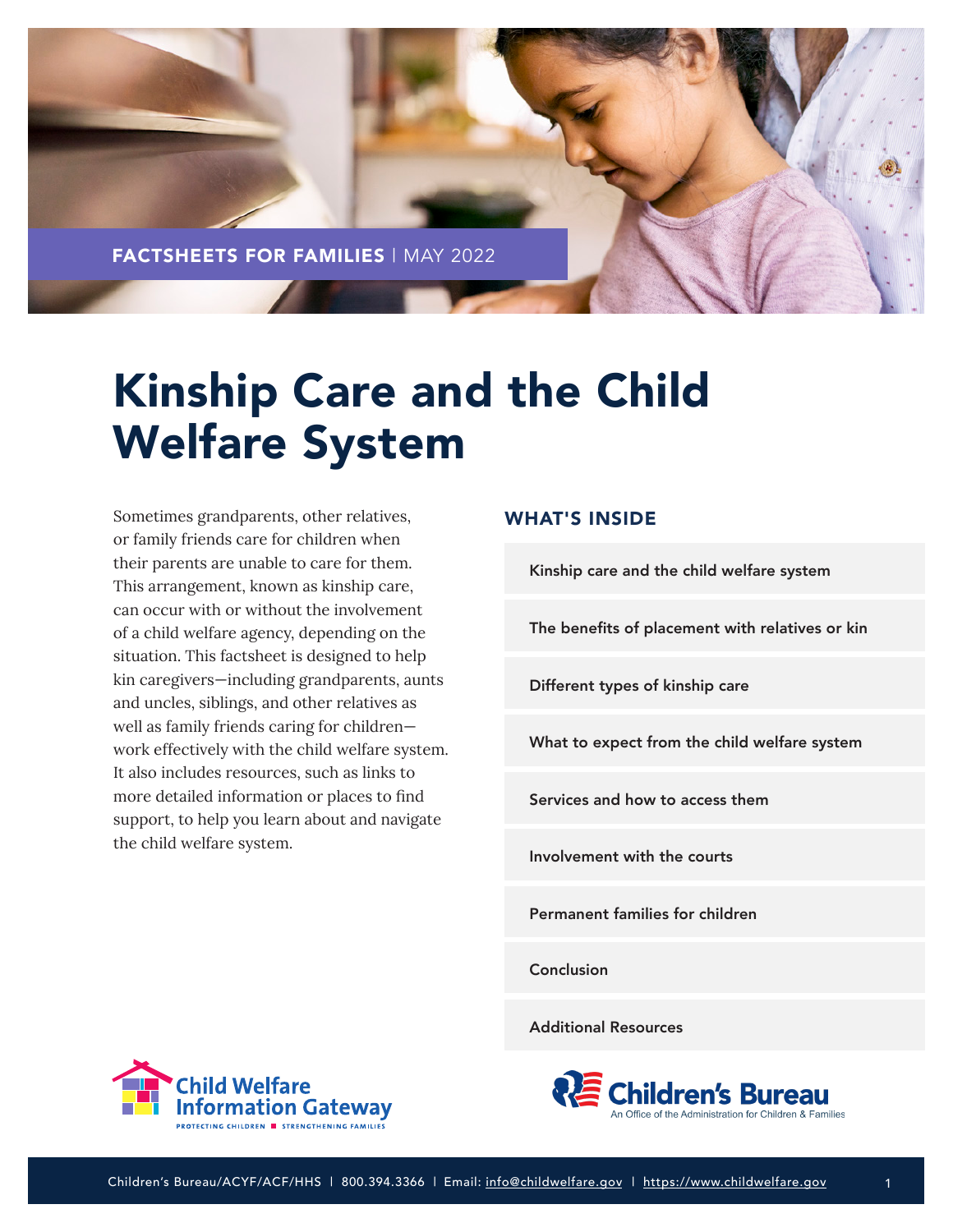## <span id="page-1-0"></span>KINSHIP CARE AND THE CHILD WELFARE SYSTEM

Child welfare systems vary from State to State, but they generally are coordinated by public agencies, such as departments of social services or departments of family and children's services. Caseworkers at these agencies are required by law to ensure the safety, well-being, and permanent living arrangements of children. Their responsibilities include investigating reports of child abuse and neglect and arranging for services for children and families.

Child welfare agencies strive to keep children in their homes with their families whenever possible by providing services and resources. State and county agencies often work with private child welfare agencies to provide these services and resources. Services might include parent education or therapy, and resources might include help with child care or housing. Caseworkers help parents build [protective factors—](https://www.childwelfare.gov/topics/preventing/promoting/protectfactors/)such as parental resilience, knowledge of parenting, and social connections—to help ensure the safety of their children while they're living at home.

When children cannot remain safely with their parents, placement with kin is preferred over placement in foster care with nonrelatives. Placement with kin—or kinship care—may provide permanency for children and helps them maintain family connections. The term "kin" encompasses both relatives (those related by blood or marriage) and fictive kin (those who are unrelated but have such a close emotional relationship that they are considered like family to the children).

#### Deciding Whether to Become a Kin Caregiver

You might have been asked by a relative to care for their children, or you might have been contacted by a caseworker through a process called [family finding](https://www.familyfinding.org/), which child welfare agencies use to identify potential family connections. Either way, deciding whether to become a kin caregiver is a big decision. Consider asking yourself the following questions:

- Am I willing and able to care for children that are not my own?
- Am I able to provide a safe living environment for the children?
- Will my physical or mental health negatively impact my ability to care for the children?
- Am I willing to support the children in finding a permanent home, whether that means staying with me, reuniting with their parents, or pursuing another option?
- Am I willing to participate in or encourage activities for the children that contribute to their healthy social and physical development?
- How will becoming a kin caregiver impact the other members of my household or extended family?
- What supports or services might I need to care for the children (and myself)?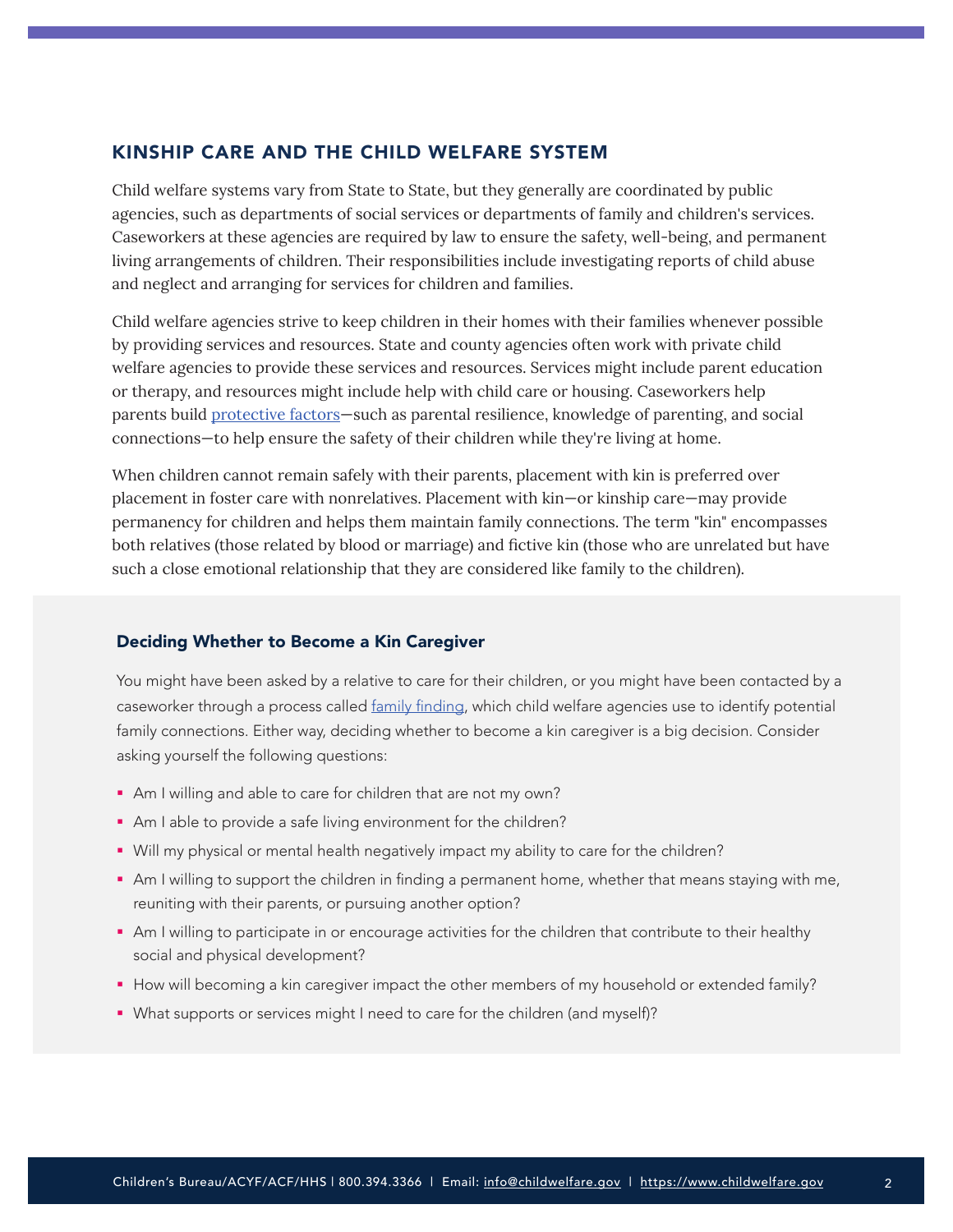<span id="page-2-0"></span>The involvement of the child welfare system in kinship care varies from State to State since each State has its own laws and practices. Child welfare agencies might explore kinship care for a variety of reasons, including if a child cannot remain safely at home due to a report of child abuse or neglect, the arrest or incarceration of a parent, the death of the parents, or severe parental illness. Child welfare agencies also may become involved with the family if parents leave children with kin who later contact the child welfare system because they can no longer care for the children.

## THE BENEFITS OF PLACEMENT WITH RELATIVES OR KIN

There are [many benefits](https://www.childwelfare.gov/topics/permanency/relatives/impact/) to placing children in kinship care, including the following:

- **Minimizes trauma.** Many children and youth who live in kinship care arrangements have experienced traumatic events, such as being abused or neglected. Being removed from their homes is often a traumatic experience as well, and children may suffer the loss of their parents, friends, neighborhoods, and schools. When children live with kin, they are often able to maintain connections and familiar supports, which can reduce the trauma of removal and help children heal from past trauma.
- **Preserves cultural identity.** Having a strong [cultural identity](https://www.americanbar.org/groups/public_interest/child_law/resources/child_law_practiceonline/january---december-2019/supporting-cultural-identity-for-children-in-foster-care/) can lead to greater self-esteem, higher education levels, improved coping abilities, and decreased levels of loneliness and depression. Living with kin helps children preserve and strengthen their cultural identities by maintaining connections to their communities and culture, including language, food, holidays, clothing, and more. Historically, informal kinship care (kinship arrangements that do not involve the child welfare system) has been a tradition in many cultures, especially communities of color. This long-standing tradition of working together as a community to raise and support each other's children continues to prevail in Native and Black communities. More information and resources are available on Information Gateway's webpage on the topic, [Kinship Care for Diverse](https://www.childwelfare.gov/topics/outofhome/kinship/diverse/)  [Populations.](https://www.childwelfare.gov/topics/outofhome/kinship/diverse/)
- **Increases placement stability.** Children in kinship care are [less likely](https://doi.org/10.1016/j.childyouth.2021.106000) to experience as many moves to various foster homes and families as children in traditional foster care.
- **Improves behavioral outcomes.** Children in kinship care display [fewer behavioral problems](https://www.aecf.org/blog/what-is-kinship-care) than those in traditional foster care.
- **Promotes sibling ties.** Kinship care increases the likelihood that siblings will live together or remain connected to one another. Relationships that children have with their brothers and sisters are often the longest lasting relationships of their lives. These relationships can take on even more importance for children removed from their parents. If it isn't possible for a kin caregiver to provide a home for all the siblings in a family, it is especially important that they help siblings stay in touch. These ties can provide some stability and permanency for children.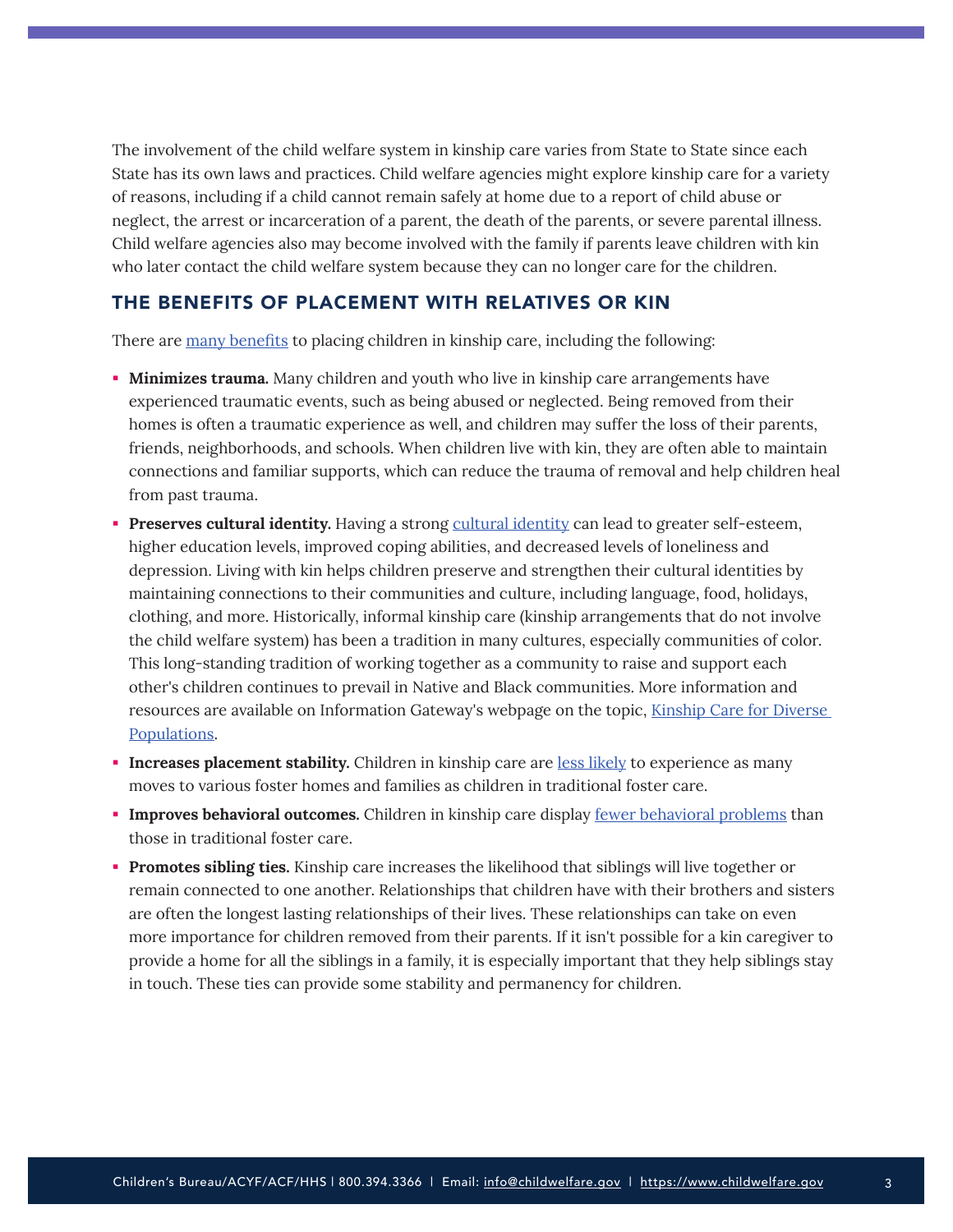## <span id="page-3-0"></span>DIFFERENT TYPES OF KINSHIP CARE

Kinship care arrangements fall roughly into three categories: (1) informal kinship care, (2) voluntary kinship care, and (3) formal kinship care.1 There are also other legal relationships that kin caregivers can pursue. It is important for you to understand the various forms of kinship care arrangements and their benefits to help decide which path is the best for you and the child.

#### INFORMAL KINSHIP CARE

Informal kinship care refers to arrangements made by parents and other family members without any involvement from a child welfare agency or court. In this type of arrangement, the legal custody of the children remains with the parents, and the parents can legally take back their children at any time. Kin caregivers in these circumstances may have difficulty enrolling the children in school, obtaining health insurance, authorizing medical care, and accessing other benefits because they do not have legal custody of the children. However, most States have power of attorney laws that allow parents to give kin caregivers some temporary decision-making power regarding the children. For situations where the parents cannot be found, many States have [educational and health-care](https://www.grandfamilies.org/Portals/0/Documents/Education/GU%20Policy%20Brief%20October%202014.pdf)  [consent or authorization forms](https://www.grandfamilies.org/Portals/0/Documents/Education/GU%20Policy%20Brief%20October%202014.pdf) that do not require parental signatures. Generally, the only type of financial assistance available to kin caregivers in this type of arrangement is the child-only Temporary Assistance for Needy Families (TANF) benefit. (See the "Services and How to Access Them" section of this publication for more information.)

#### Physical vs. Legal Custody

Physical custody refers to where children live. If your grandchildren or niece and nephew live with you, you have physical custody of them. You may feed and clothe them, help them with their homework, and take care of them when they are sick.

Legal custody refers to the legal right to make decisions about the children, such as where they live. Parents have legal custody of their children unless they voluntarily give that custody to someone else or a court takes this right away and gives it to someone else. For instance, a court may give legal custody to a relative or to a child welfare agency. Whoever has legal custody can enroll the children in school, give permission for medical care, and give other legal consents.

The same person does not necessarily have both physical and legal custody. For instance, as a grandparent, you may have physical custody of your grandchildren because they live with you, but their parents or the State agency may have legal custody.

<sup>&</sup>lt;sup>1</sup> Some organizations are moving away from these terms because they may be offensive or confusing. For example, these terms may indicate that a formal arrangement is more important or stable than an informal arrangement or that formal and informal arrangements are not voluntary. Instead, terms such as "kin caregivers who have a legal relationship" or "kin caregivers who do not have a legal relationship" may be used.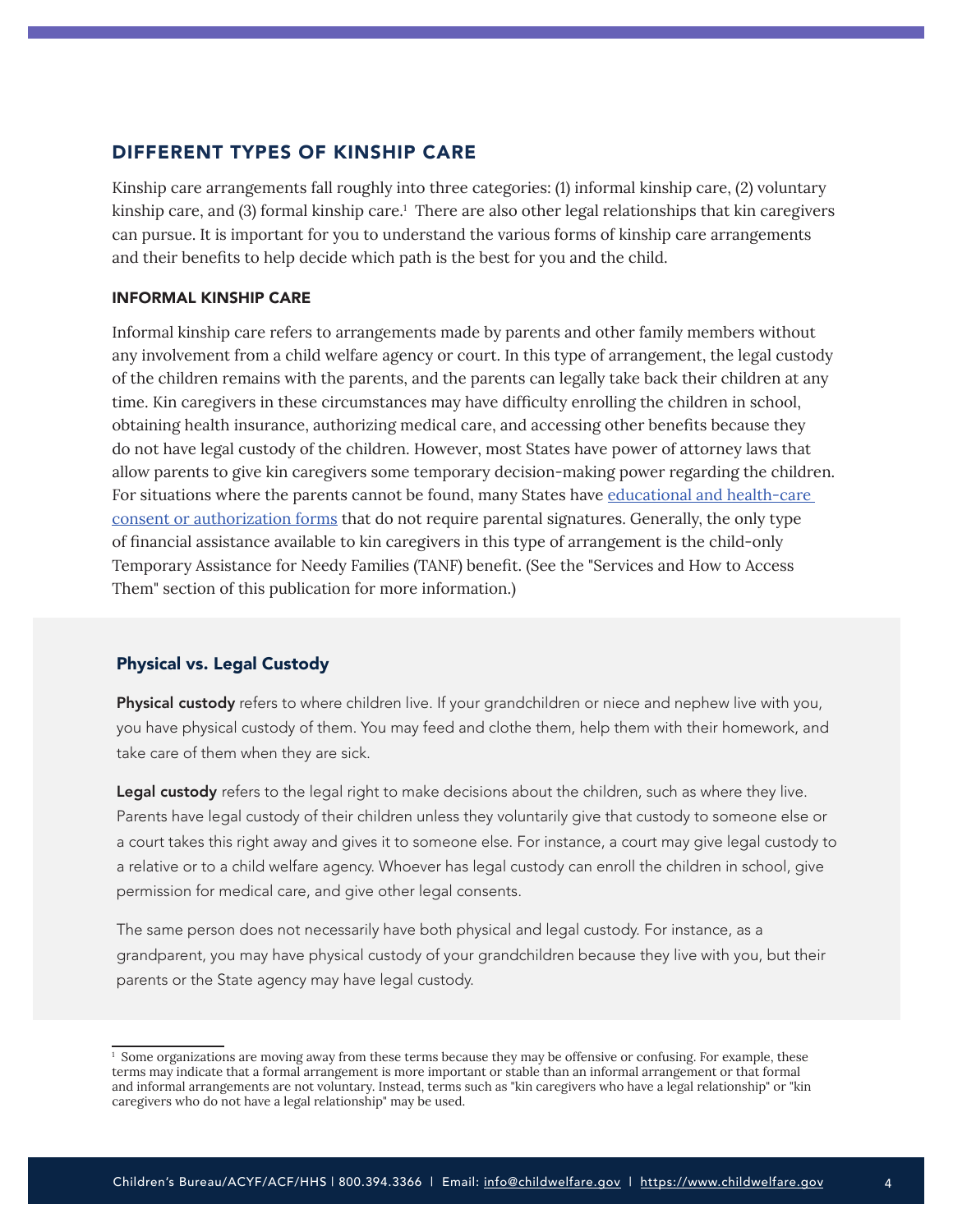#### VOLUNTARY KINSHIP CARE

Voluntary kinship care refers to situations in which children live with kin, the child welfare agency is involved, and the State does not take legal custody. In some cases, children have been placed with kin by a court, and in other cases an arrangement is made by the child welfare agency with no court involvement. Parents may agree to voluntary placements of their children with kin in order to prevent the child welfare agency from going to court to pursue involuntary placements.

## FORMAL KINSHIP CARE

Formal kinship care most closely mirrors traditional nonrelative foster care. In formal kinship care, children are placed in the legal custody of the State by a judge, and the child welfare agency then places the children with kin. In these situations, the child welfare agency, acting on behalf of the State, has legal custody of the children, and kin have physical custody. The child welfare agency is also responsible for ensuring the children receive health care and attend school. If the court has approved visits with parents or siblings, the child welfare agency is responsible for making sure these visits occur. In formal kinship care, children's kin caregivers are often not fully licensed, certified, or approved under the State's laws and policies. Consequently, these families may not have access to monthly foster care maintenance payments or other supports.

If you are a formal, fully licensed kin caregiver, you are typically eligible for more financial assistance than other types of kin caregivers. When you become licensed, you become eligible for certain State and Federal funding programs, such as the Title IV-E Guardianship Assistance Program (GAP), described in detail in the "Services and How to Access Them" section of this publication. Many States have implemented efforts to fully license more kin caregivers so that more of them qualify for financial assistance, allowing more children and youth to remain connected to their families and communities.

## OTHER LEGAL RELATIONSHIPS

Depending on the State, there are many legal relationships that kin caregivers can pursue privately or with the help of an agency. These include, but are not limited to, temporary guardianship, limited guardianship, standby guardianship, permanent guardianship, guardianship by probate court, and de facto custody. Definitions and summaries of each of these relationships are available on the [Care-Custody - Summary & Analysis](https://www.grandfamilies.org/Topics/Care-Custody/Care-Custody-Summary-Analysis) page on the Grandfamilies.org website.

These legal arrangements allow legal rights related to the children's care, such as the right to make medical decisions, to be transferred from the parents to the relative caregivers in a court. Although laws vary from State to State, the transferring of legal rights often requires an attorney to draw up papers that are presented in court for a judge's approval. Once some form of legal relationship is granted, the kin can often make decisions, such as medical and education decisions, for the welfare of the children.

Guardianship is often a permanency goal that the kin caregivers can work toward, either with parental support or without it, if the agency and courts decide that's what is in the best interest of the child. More information about legal guardianship is in the "Permanent Families for Children" section of this publication.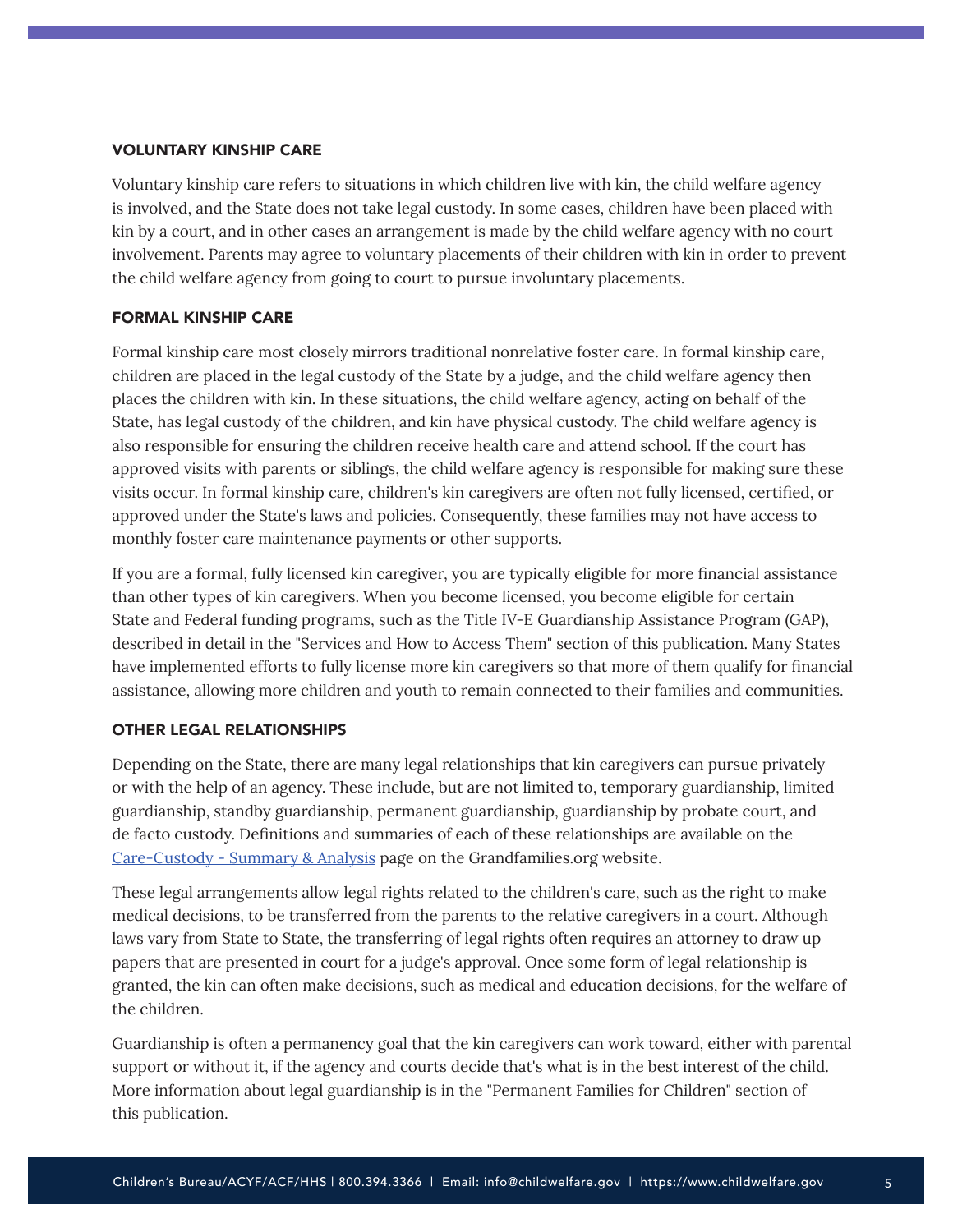# <span id="page-5-0"></span>WHAT TO EXPECT FROM THE CHILD WELFARE SYSTEM

After children are placed in your home, you may wonder what you can expect in your future interactions with the child welfare system. This will often depend on the nature of the kinship care agreement. Two common situations are addressed in this section: being voluntary kin caregivers and being formal kin caregivers.

## AS VOLUNTARY KIN CAREGIVERS

In States where voluntary kinship care arrangements are accepted and promoted by child welfare, caseworkers are often involved in the following ways:

- **Ensuring safety.** Caseworkers may ensure you and your home meet minimal requirements for the safety of the children. For instance, most States require that caseworkers conduct criminal background checks and child abuse and neglect registry checks on household members.
- **Visiting.** In some States, caseworkers may make periodic visits to ensure children remain in a safe environment. Caseworkers may also provide support to kin caregivers during visits.
- **Offering services.** Some States have services available for children and families in voluntary kinship care. These might include referrals to therapy for children or support groups for family members. (More information is available in the "Services and How to Access Them" section of this publication.)
- **Changing the custody status.** If children remain in the legal custody of their parents, but the parents are not meeting their service plan requirements or are placing children in dangerous situations, caseworkers may help kin caregivers petition the court for temporary legal custody of the children. Caseworkers also may go to court and petition to have the children placed in the legal custody of the State.

Some voluntary kinship cases involve very limited contact with the child welfare agency. Once the caseworker has completed background checks on household members, the caseworker may be satisfied that the children are in a safe environment and may not contact you again. In these situations, if you need help or services, you may need to contact the caseworker or locate community services on your own.

## AS FORMAL KIN CAREGIVERS

Formal kinship care arrangements often have the most involvement with the child welfare system. Like foster care, the State has legal custody of the children in formal kinship care arrangements.

Compared to voluntary kinship placement, caregivers in formal kinship care placements have more structured involvement with the child welfare agency. This may provide the families with more supports and services, but they also may have less flexibility to make independent decisions about the children since the State maintains legal custody. The following are some of the ways the child welfare agency may be involved in formal kinship care:

**Ensuring safety or licensing standards.** Caseworkers conduct criminal background checks and child abuse registry checks on all adult household members in the kin caregivers' home. In addition, they might consider the home's size and condition, the caregivers' incomes, others who live in the home,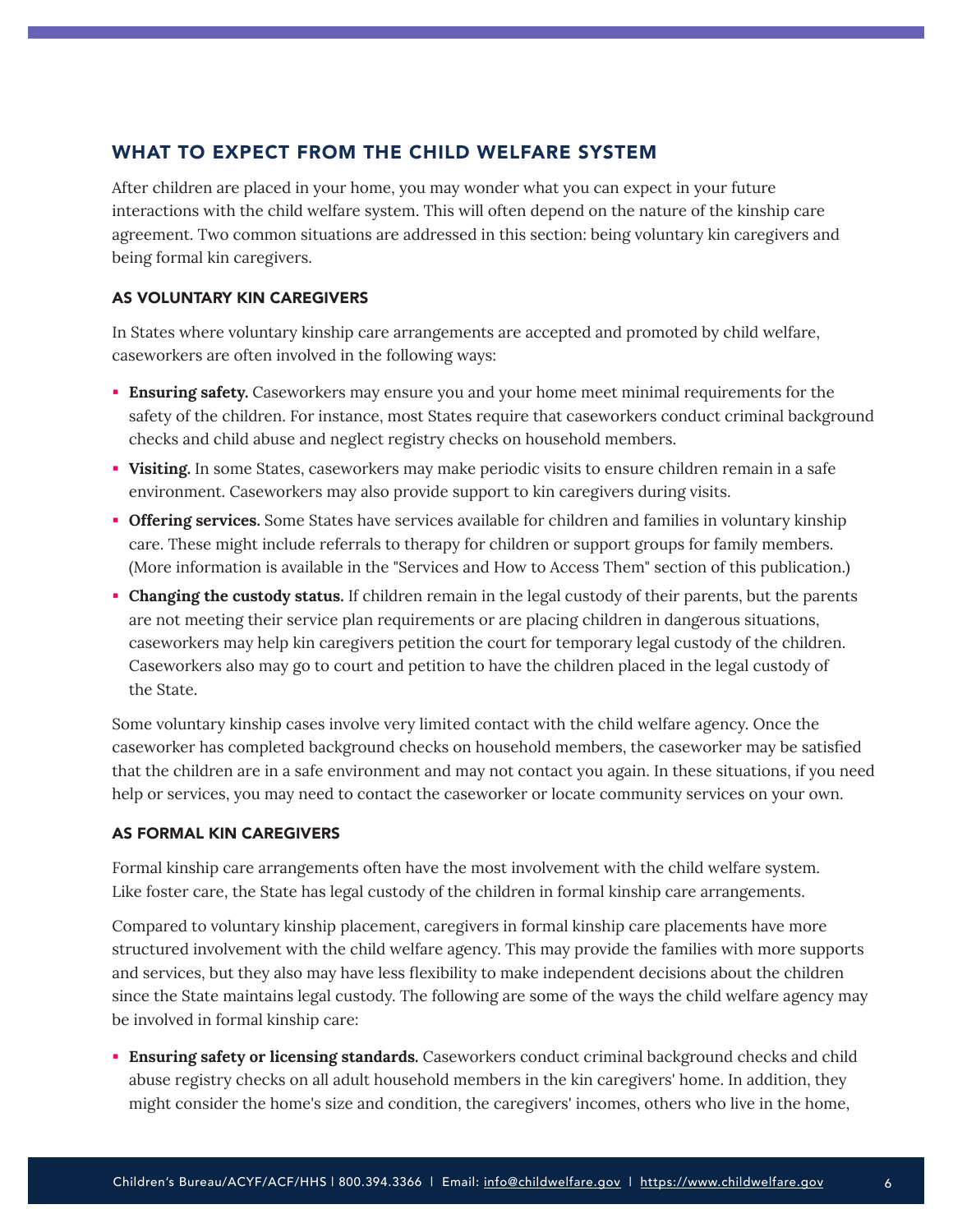and available transportation. While States have the option to waive non-safety licensing standards, most States require kinship foster homes to meet all requirements for foster home licensure. States usually give kin caregivers some flexibility in the amount of time they have to meet requirements because placement is often unexpected, and some States will waive requirements if they do not affect the children's health or safety. Kin caregivers may be offered foster parent training, which in many States is tailored to kinship foster parents. Caregivers should ask caseworkers about the [pros and cons](https://www.grandfamilies.org/Portals/0/Documents/Care-Custody/kin-caregiving-options-dec21%202022-01-10%2022_34_13.pdf) of becoming a licensed foster parent, including what financial and other supports they can access.

- **Supervision and support.** The caseworker will support family members to help ensure the children are safe and doing well. This includes making telephone calls and periodic visits to the home. The caseworker may also provide referrals for services, such as counseling. In most situations, relative caregivers will take the children to health care appointments and work with children's schools. In some situations, though, caseworkers have more responsibility for these services.
- **Arranging visits with parents and siblings.** In many situations, the court will mandate parent and sibling visits, and caseworkers will work with parents and kin caregivers to arrange for these visits. In some cases, kin caregivers may be responsible for providing transportation for the children or for supervising the visits in their own home. For more information about how kin caregivers can support family connections, go to Information Gateway's *[Partnering With Relatives to Promote Reunification](https://www.childwelfare.gov/pubPDFs/factsheets_families_partner_relatives.pdf)*.

#### Family Group Decision-Making, Family Group Conferencing, and Family Team Meetings

The child welfare system values family input in decision making. One of the ways that caseworkers engage families is by hosting group discussions known as family group decision-making, family group [conferencing, or family team meetings](https://www.childwelfare.gov/topics/famcentered/decisions/).

These terms are used to describe a meeting or series of meetings arranged by a child welfare agency and attended by family members, friends, teachers, and other adults who are important in the children's life. Sometimes children attend as well, especially older youth. The caseworker generally serves as an organizer and facilitator. Topics discussed at these meetings may include living arrangements for the children, goals for the children, goals for the parents, etc. The meetings may also be used to help build protective factors and social supports for the kinship family.

As a kin caregiver, you should be included in these types of meetings. If the children's caseworker has not arranged these meetings, you may want to ask about them.

- **Service planning.** The child welfare agency will develop a service plan (sometimes called a case plan or permanency plan) for each child involved with the child welfare system. The service plan covers two major issues:
	- **A permanency goal** for each child. This is the goal about where that child will live. In most situations, the permanency goal for a child is to return to a parent (called family reunification). Many States require concurrent planning, which means that the child welfare agency must create a primary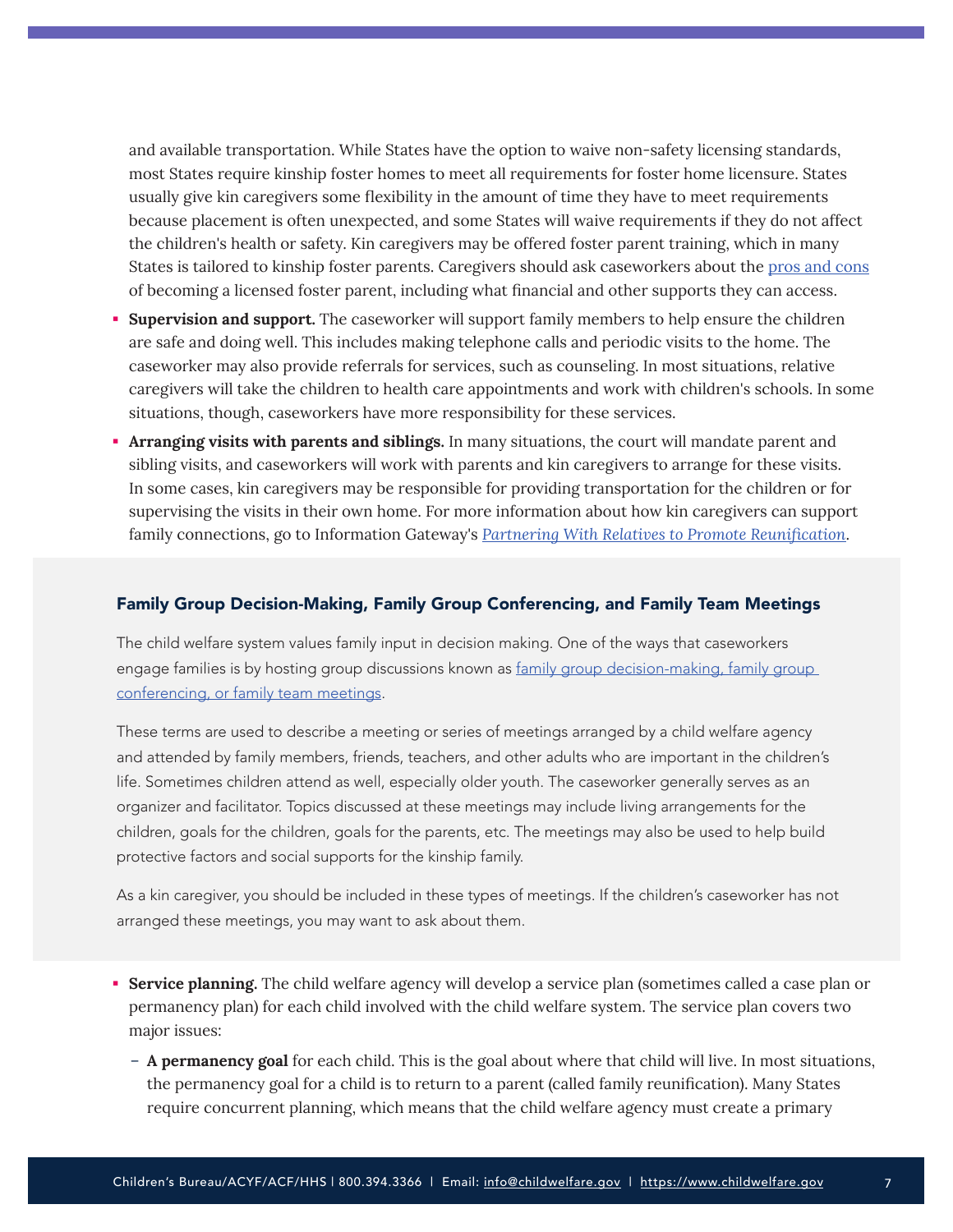plan and a backup plan. Often, the primary plan or goal will be to return the child to a parent (reunification). If this is not possible, the backup plan may be for the kin caregiver to become the child's adoptive parent or legal guardian.

– **Actions that the parents and child welfare agency need to take** so the children can be allowed to return to their parents or so that another permanency goal can be achieved. For example, the service plan for parents who have substance use disorders may state that the parents must successfully complete treatment.

Kin caregivers should be involved in case planning and should receive copies of the final plan. Caseworkers should review service plans with everyone involved at least every 6 months to measure progress toward goals and decide whether the plan needs to be changed.

#### Questions to Ask Your Caseworker About Taking Responsibility for the Children

Becoming a kin caregiver can be overwhelming and confusing. It may be helpful to ask your caseworker the following questions:

- **Who has legal custody of the children?**
- What rights and responsibilities does legal custody give in this State? Physical custody?
- May I be involved in developing the service plan and receive a copy of the plan?
- Will the children or I have to go to court?
- Who is responsible for enrolling the children in school, obtaining health insurance, granting permission for health care and obtaining it, signing school permission forms, etc.?
- Are there restrictions about contact with the parents or other family members?
- How often can I expect someone from child welfare services to visit my home?
- What are the requirements for me and my home if I want the children to live with me?
- Are the requirements different if the children are with me just temporarily?
- What services are available for me and for the children, and how do I access them?
- Are there restrictions on the discipline I can use (such as spanking) with the children?
- What subsidies or financial assistance is available? What do I need to do to apply?
- How can I become a licensed foster parent and receive a monthly foster care subsidy to help meet the children's needs?
- Will the child welfare agency or social services provide support for child care?
- Will I receive transportation help to take the children to health-care appointments?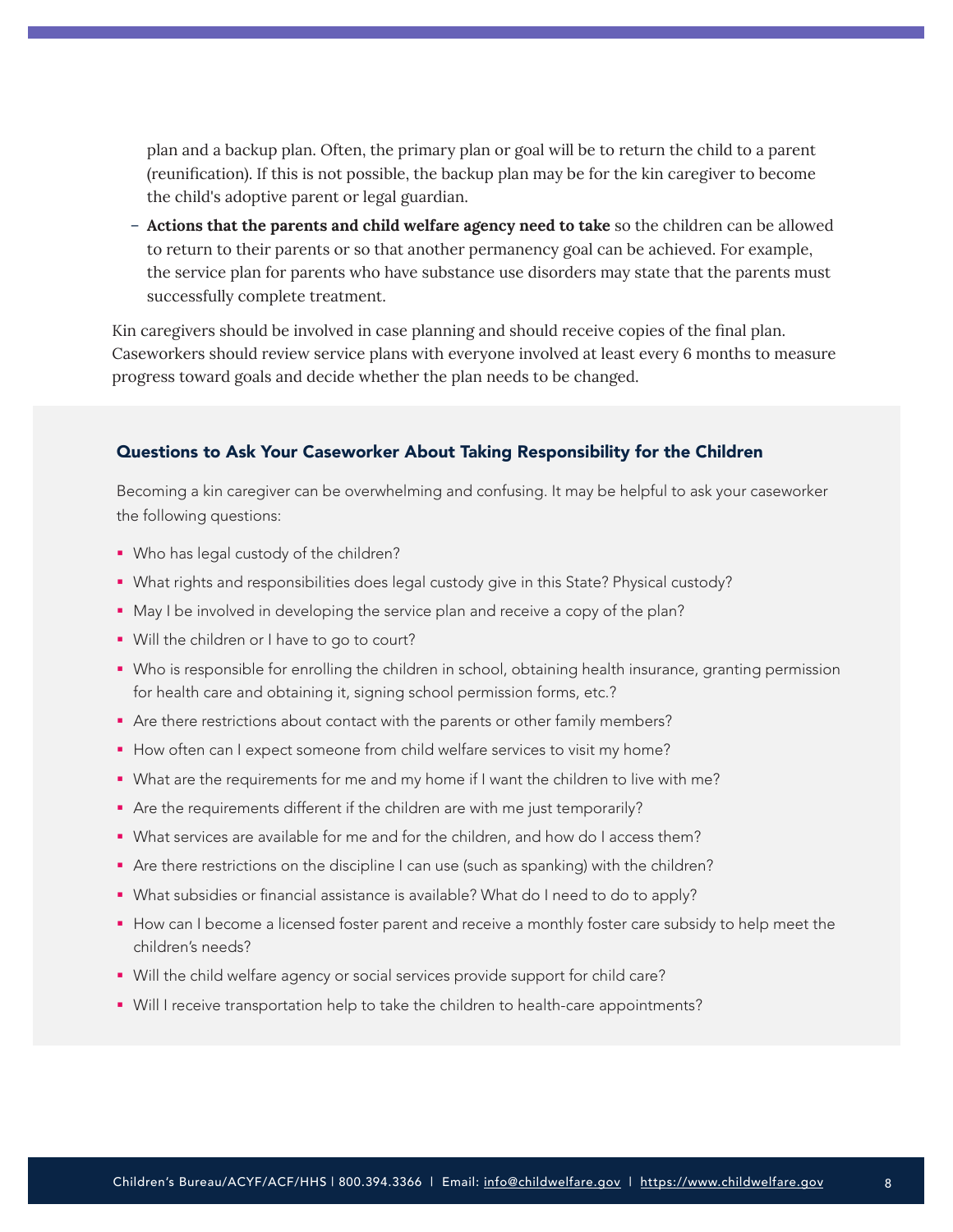## <span id="page-8-0"></span>SERVICES AND HOW TO ACCESS THEM

Child welfare agencies often provide services for kin caregivers and the children in their care. They may also refer families to other organizations that provide services. Services and referrals are more likely to be available to children in formal kinship care than those in informal kinship care. When children are in the legal custody of the State, it is the child welfare agency's responsibility to ensure the children receive appropriate assessments and services.

When referring your family for services, your caseworker should ensure the service and the provider are appropriate for your family's cultural background. The provider should understand cultural differences, recognize potential biases, and provide culturally appropriate services to ensure you and the children get the support you need. Information Gateway has a [Cultural Responsiveness in Services](https://www.childwelfare.gov/topics/systemwide/cultural/services/) webpage with more information.

## THERAPY AND COUNSELING

Children who have been removed from their parents may benefit from supportive counseling to address a range of issues, including any abuse or neglect they experienced, other trauma, and additional issues or conditions. Early identification and treatment for trauma and other issues can lessen the short- and long-term effects, so it may be beneficial to talk to a counselor early about whether therapy could help. For more information about the signs and treatment of trauma, visit Information Gateway's Resources [on Trauma for Caregivers and Families.](https://www.childwelfare.gov/topics/responding/trauma/caregivers/) Additional resources can be found on the [National Child](https://www.nctsn.org/)  [Traumatic Stress Network](https://www.nctsn.org/) website.

Kin caregivers should follow the progress of children's therapy and counseling and may be asked to participate in therapy sessions or use specific parenting strategies with children at home.

## FINANCIAL SUPPORT

Kin caregivers may struggle with the costs of providing for the children in their care. Depending on a number of factors, including age, income, the child's disability status, and the legal status of the caregiving arrangement (i.e., voluntary or foster care), there may be financial supports available. The following are some of the programs that may be available to you:

**The [Temporary Assistance to Needy Families](https://www.benefits.gov/benefit/613) (TANF) program is designed to provide financial** assistance to low-income families while also helping them become self-sufficient. There are two types of grants under TANF for which kin caregivers may be eligible: child-only grants and family grants. However, most States do not allow children cared for by fictive kin or family friends to access TANF child-only or family grants. To see whether fictive kin are included in your State's definition of relative under TANF, review Grandfamilies.org's "[TANF Fictive Kin Chart."](https://www.grandfamilies.org/Portals/0/Documents/Financial%20Assistance/TANF%20Fictive%20Kin%20Chart%20all%20states%20update%2011-18.pdf) In most States, child-only grants are designed to consider the needs and income of only the children. Since most children do not have an income, nearly all children cared for by a relative are eligible for child-only grants. For family TANF grants, the State considers the relative caregiver's income. Since these grants are designed to address the needs of both the children and their caregivers, these are generally larger than child-only grants.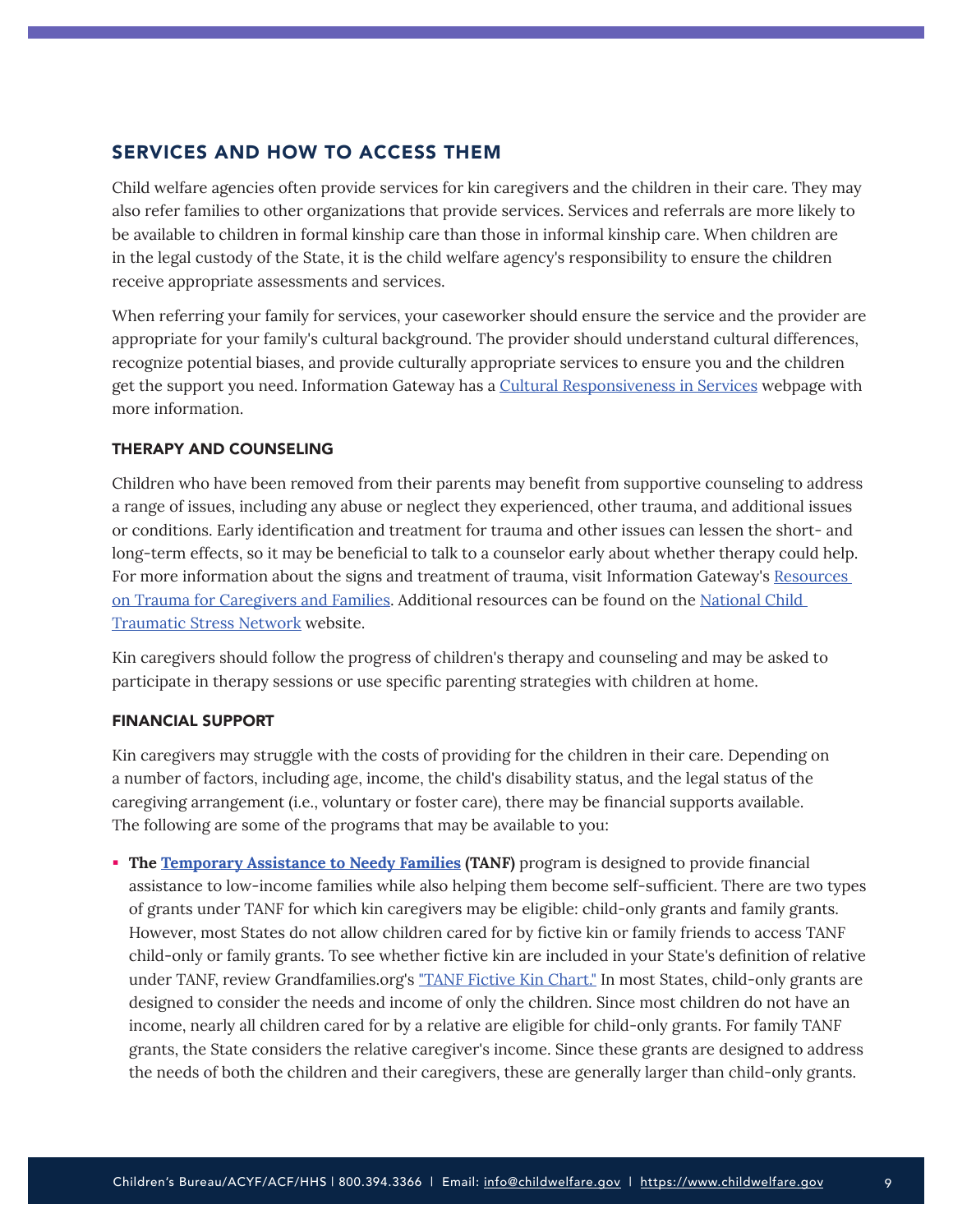- **[Foster care payments](https://www.benefits.gov/benefit/788)** are often available to caregivers in formal kinship care arrangements if they become fully licensed foster parents. The requirements for receiving these payments vary from State to State.
- **The Title IV-E Guardianship Assistance Program (GAP)** is a Federal program designed to promote permanency for children in foster care. In States that have opted to operate GAP, licensed relative foster parents who become permanent guardians may be eligible to receive ongoing monthly assistance for the children in their care. GAP provides a culturally responsive alternative to adoption for some kinship families who do not want to alter family relationships and allows them to continue receiving financial support similar to what they received as formal kin caregivers. As of June 2021, 40 States, the District of Columbia, Puerto Rico, the Virgin Islands, and 10 Tribes had [approved GAP programs](https://www.grandfamilies.org/Topics/Guardianship-Assistance). For more information about GAP eligibility, see Information Gateway's *[Kinship Guardianship as a Permanency Option](https://www.childwelfare.gov/topics/systemwide/laws-policies/statutes/kinshipguardianship/)*.
- **SNAP (Supplemental Nutrition Assistance Program)** refers to the Federal Food Stamps program. SNAP is available to families with incomes below a certain level. In this case, the entire household's income is considered, and the relative children can be included in family size for determining benefit amount. To learn more about whether you are eligible and how to apply, visit the [U.S. Food and Nutrition Service](https://www.fns.usda.gov/snap/recipient/eligibility) website.
- **Supplemental Security Income (SSI)** may be available to children or caregivers who are disabled. This is also available to those age 65 and older. Information about SSI benefits is available on the [Social Security](https://www.ssa.gov/ssi/text-eligibility-ussi.htm)  [Administration](https://www.ssa.gov/ssi/text-eligibility-ussi.htm) website.

For more information about financial assistance, go to Information Gateway's Resources for Relative and [Kinship Caregivers: Legal and Financial Information](https://www.childwelfare.gov/topics/outofhome/kinship/resourcesforcaregivers/legalinfo/) webpage. To see what government benefits you may be eligible to receive, including those unrelated to kinship care, go to **[Benefits.gov](https://www.benefits.gov/)**.

## Navigating Changing Family Dynamics

When you become a kin caregiver, you might experience feelings of anger, sadness, loss, guilt, or a range of other emotions. On top of these feelings, you have to adjust to changing family dynamics.

When you become a primary caregiver, it may be difficult to transition from the role of "spoiling grandparent" or "fun older sibling" to the parent figure who establishes household rules and makes decisions. It may also be challenging to have difficult conversations with children explaining why they cannot stay with their parents.

Another relationship shift that can be difficult to navigate is your relationship with the child's birth parents. You become responsible for making daily decisions about the children's lives, which can be uncomfortable for the parents who used to make those decisions. It is important that you and the parents maintain patience with one another and work together in the best interests of the children.

Information Gateway provides a [list of resources](https://www.childwelfare.gov/topics/outofhome/kinship/resourcesforcaregivers/familydynamics/) to help kin caregivers with changing family dynamics. The Wisconsin Foster Care and Adoption Resource Center also offers a [tip sheet](https://www.co.portage.wi.us/home/showpublisheddocument/23626/636858221581730000) with recommendations for navigating relationships with children, the children's parents, extended family, and your partner.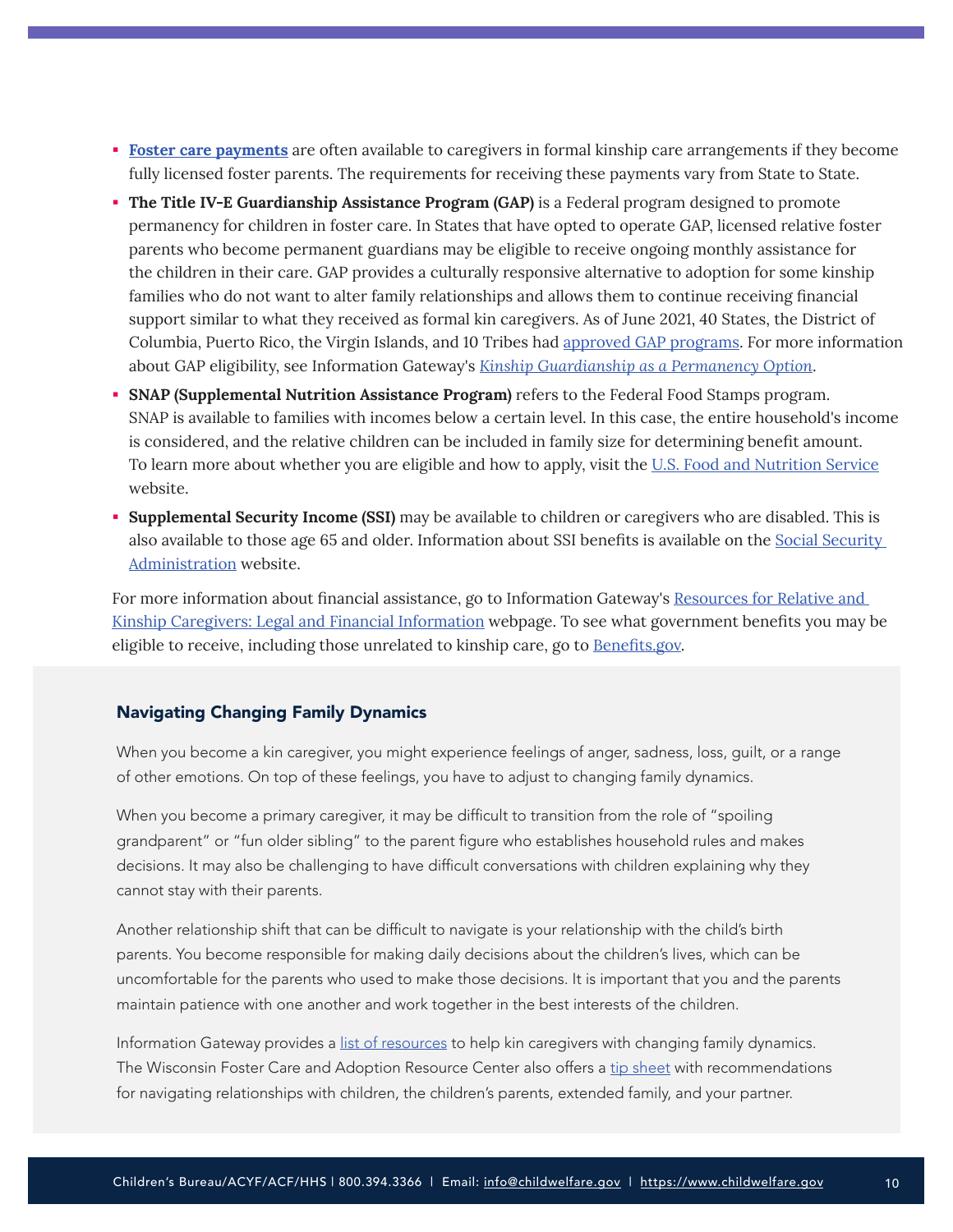#### **Health Insurance**

Many children being raised by kin are eligible for health insurance through either Medicaid or the Children's Health Insurance Program (CHIP). Medicaid provides coverage for many health-care expenses for low-income children and adults, including visits to the doctor, checkups, screenings, prescriptions, and hospitalization. State CHIPs cover many of these costs for children who are not eligible for Medicaid, although each State has different rules for eligibility and coverage. In most cases, only the child's income is used to determine eligibility for Medicaid or CHIP, not the income of the kin caregivers. Your caseworker can help you identify the appropriate agency to contact to apply for health insurance coverage through these programs. Every State permits kin caregivers to apply for Medicaid or CHIP on behalf of the children for whom they are caring. Medicaid and CHIP do not have open enrollment periods, so you can apply any time of the year. Find out more at [HealthCare.gov.](https://www.healthcare.gov/medicaid-chip/getting-medicaid-chip/)

#### **Respite Care**

Kin caregivers seeking a temporary break from the full-time care of children may find some relief in [respite care](https://www.childwelfare.gov/topics/preventing/prevention-programs/respite/). Respite care refers to programs that give caregivers a break by caring for children for short periods of time—either on a regular schedule or when caregivers need to travel, go into the hospital, or otherwise be away for a few days. In some respite programs, respite caregivers come into the home to care for the children, and in other cases, the children attend a camp or program away from the home.

Availability of respite care may be limited and may depend on your needs and the needs of the children in your care. You can ask your child welfare agency for more information about how to access these programs.

#### **Support Groups**

Child welfare agencies may be able to connect you to a local support group of other kin caregivers. Listings for support groups are also found in the [National Foster Care and Adoption Directory](https://www.childwelfare.gov/nfcad/). Sharing stories with others who have similar experiences can be helpful and can ease the isolation that relative caregivers often experience. You may also find kin caregiver support groups online, including on social media sites.

#### **Kinship Navigator Programs**

Kinship navigator programs are available in some areas to help kin caregivers identify and access the services and other help they need to raise children. Navigators can provide information about how to obtain health care, financial support, legal aid, emergency services, and more as well as how to work with the child welfare and court systems. The navigator may also be able to link caregivers with support groups, counseling, and other community services. In some cases, these navigators are peers who have firsthand experience as kin caregivers.

To find out if there is a kinship navigator program in your area, contact your local child welfare agency or visit Information Gateway's list of [State kinship care contacts and programs](https://www.childwelfare.gov/organizations/?CWIGFunctionsaction=rols:main.dspList&rolType=Custom&RS_ID=148).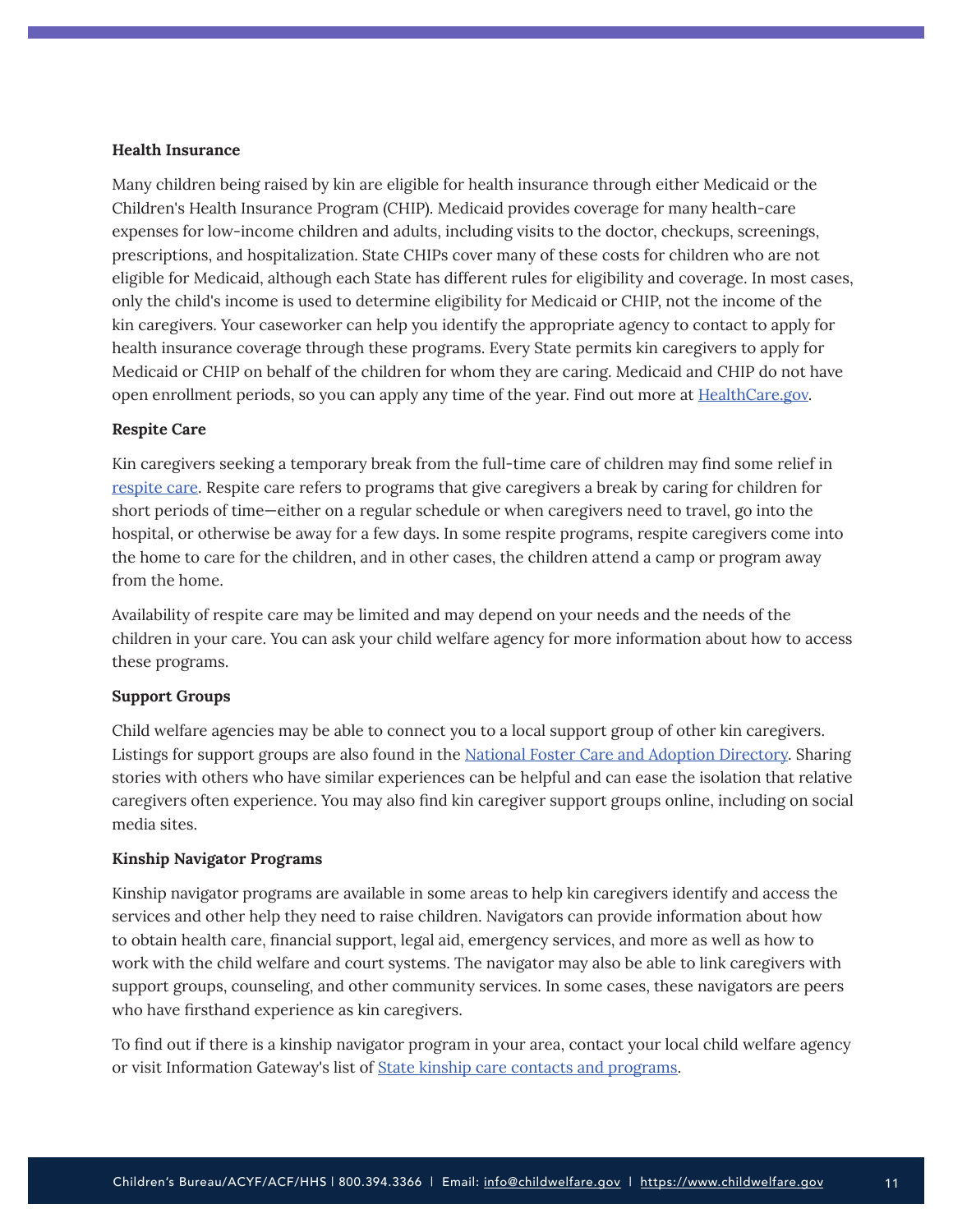## <span id="page-11-0"></span>INVOLVEMENT WITH THE COURTS

Kin caregivers who are part of the foster care system are likely to have some involvement with courts. In most States, this occurs in a family or dependency court. Whenever possible, you should make arrangements to attend court hearings. You may even be asked to testify at them. It is important to share your view of the situation and to get a full understanding of the court's decisions. It is also important to be there to advocate for the children and support them if they appear before the judge.

More information about involvement with the court system is available in Child Welfare Information Gateway's *[Understanding Child Welfare and the Courts](https://www.childwelfare.gov/pubs/factsheets/cwandcourts/)*.

## Questions to Ask Your Caseworker About Court Hearings

Consider asking your caseworker the following questions about court hearings:

- **When and where is the hearing?**
- **What type of hearing is this?**
- **What will be decided at the hearing?**
- Who will be present?
- Who will have a lawyer?
- Do I need a lawyer? If so, who can help me find one?
- Who will represent the child or children? May I speak to that person?
- **May I speak at the hearing?**
- What is the schedule of future hearings?
- Can the children speak at the hearing? How can I best support them?

## PERMANENT FAMILIES FOR CHILDREN

Permanency is a term used by caseworkers to mean a lasting and nurturing family for a child. Permanency planning for each child involves establishing a goal for permanency, setting tasks required to achieve the goal, and determining the roles and responsibilities of all involved, including the parents, relatives, caseworker, children, and other stakeholders. Common permanency goals are reunification with the parents, guardianship, and adoption. When establishing a permanency plan, it is important to make sure the children or youth are involved, aware of their options, and given opportunities to express their opinions, as possible and appropriate.

#### **REUNIFICATION**

[Reuniting children with parents](https://www.childwelfare.gov/topics/permanency/reunification/) is the first choice of child welfare agencies when this option will ensure the safety and well-being of the children and provide a permanent family for them. Each State has different laws, but typically, parent reunification can occur when the judge agrees that the parents have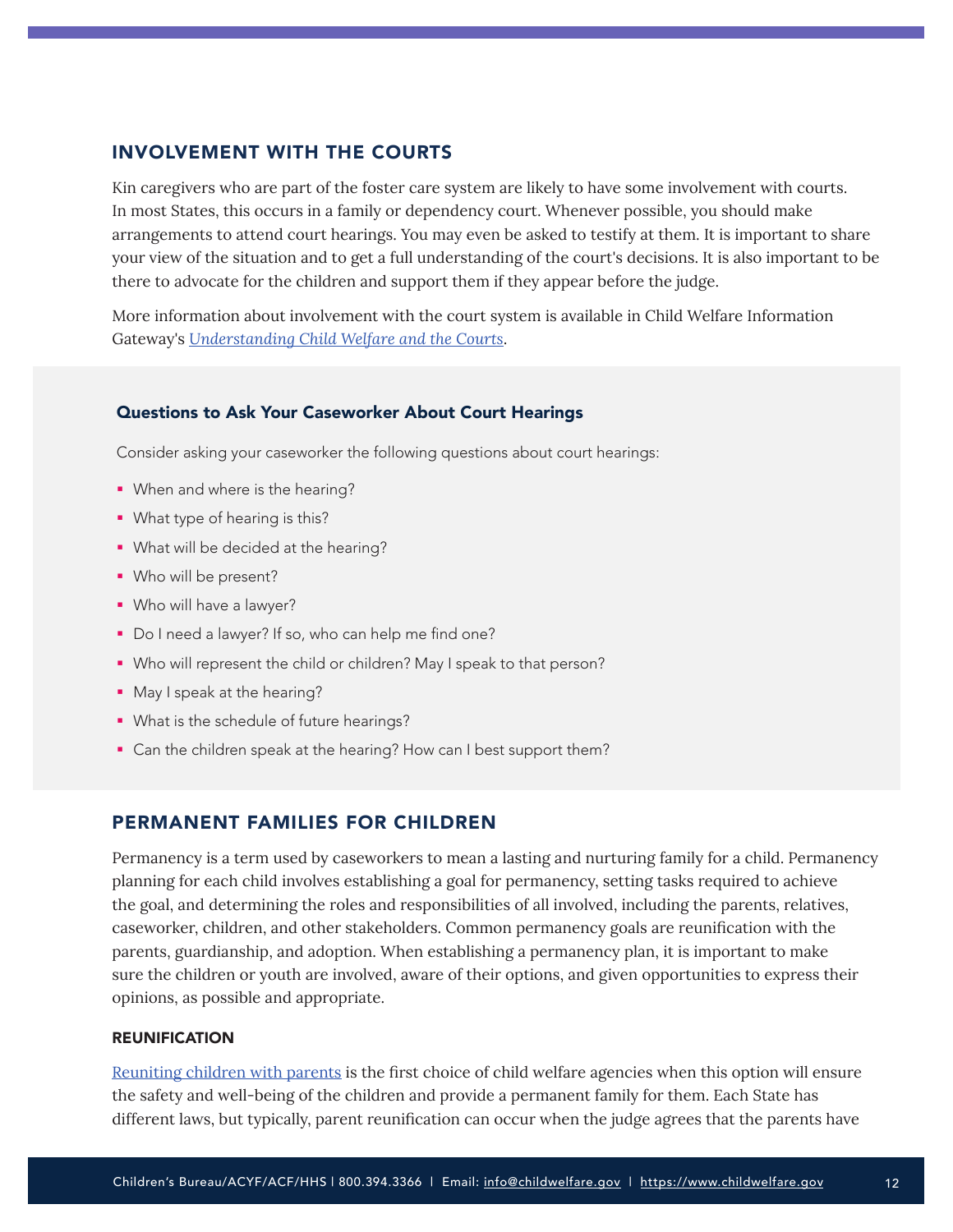met the goals set out in their service plan (e.g., the completion of substance use treatment). The judge decides whether children can safely reunite with their parents based on information from the parents, child welfare professionals, other important adults (such as kin caregivers), and often, the children.

#### GUARDIANSHIP

[Guardianship](https://www.childwelfare.gov/topics/permanency/guardianship/) is another legal option for permanency that may be especially appropriate in kinship care. Federal law encourages States to consider a relative rather than a nonrelative when seeking a guardian for children who cannot return home.

When a relative becomes the child's legal guardian, legal custody is transferred from the State to the relative by a court. In most circumstances, there is no further involvement by the child welfare agency. In guardianship arrangements, parents' parental rights are not terminated. The kin who become the child's guardian obtain legal and physical custody and rights and responsibilities to make decisions about the children, while birth parents often retain some visitation or other rights. Guardianship can be appropriate for families who do not want to alter the family's legal relationships through adoption but need to establish a permanent legal arrangement with the children in order to be able to make education, health-care, and other decisions for the children.

There are some subsidized guardianship programs, such as the Title IV-E Guardianship Assistance Program described in the "Services and How to Access Them" section of this factsheet as well as Statefunded programs, which enable guardians to continue to receive payments (subsidies) similar to those they received through formal kinship care as foster parents. This allows children to have permanent family relationships without causing guardians to lose necessary monthly subsidies. In subsidized guardianship, there is some ongoing involvement of the child welfare agency, although it is significantly less than in foster care. For instance, caregivers may be asked to complete annual forms.

#### Relational Permanency

Obtaining legal permanency is not always a possibility for some children and youth, and some youth may not want to achieve legal permanency. In these cases, kin can still support children by providing relational permanency. Relational permanency is achieved through relationships or connections a young person has with caring, supportive adults in their life, such as relatives, neighbors, or teachers. Permanency implies that the relationship will last and that the adult will continue to provide lifelong support for the youth. This could mean they provide a home for the youth to visit during holidays, serve as a person to talk to and discuss problems with, or act as a cheerleader by celebrating accomplishments and milestones in the young person's life. Establishing and maintaining relational permanency can contribute to better mental health, resilience, educational outcomes, self-esteem, and transitions to adulthood. More information about relational permanency is available in Information Gateway's *[Promoting Permanency for Older](https://www.childwelfare.gov/pubs/bulletins-permanency/)  [Youth in Out-of-Home Care](https://www.childwelfare.gov/pubs/bulletins-permanency/)*.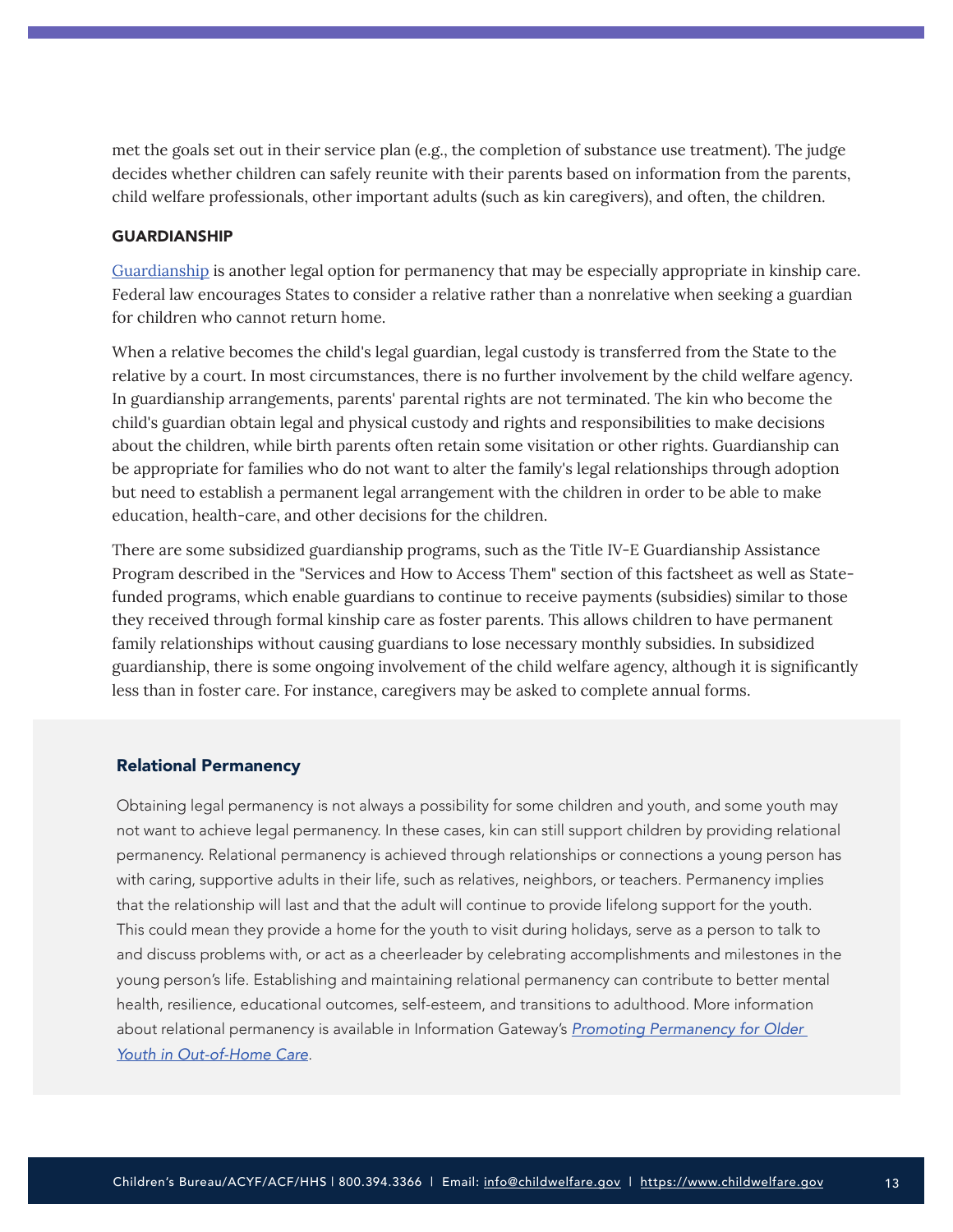#### ADOPTION

Some kin caregivers choose to adopt the children in their care. Since adoption is often the agency's preferred permanency plan for children not returning to their parents, kin may adopt in order to keep children living with family. Adoption assistance (payments) may be available to kin families who adopt, but they would no longer be eligible for temporary assistance child-only grants.

As with foster care and guardianship, the child welfare agency must ensure the home and prospective adoptive parents meet certain State-mandated standards for safety and well-being. In some States, standards for adoption may be more difficult to achieve than those for foster care. These requirements and standards will apply even for kin who have been caring for the children under a foster care arrangement.

Children can be adopted only after the court has terminated all the legal rights of the parents or the parents have voluntarily surrendered all their parental rights permanently. A court must finalize the adoption. Depending on their age and the State law, courts will often ask the children if they agree to the adoption.

Once the adoption is finalized, the relatives become the legal parents of the children, and there is generally no further involvement by the child welfare agency after that finalization. [Adoption assistance](https://www.benefits.gov/benefit/822), or subsidies for caregivers of an adopted child with "special needs," may be available. (In the child welfare field, "special needs" may refer to conditions or circumstances that may make it more difficult to find an adoptive home for a child without financial assistance, including membership in a minority group; having a medical condition; being a part of a sibling group who should not be separated; or having a physical, emotional, or mental disability.) The family may also be eligible for postadoption and permanency support services, such as educational services, clinical services, financial or health assistance, and support networks. For more information on postadoption services, including a searchable directory of support groups and services, go to Information Gateway's [Postadoption Services and Support](https://www.childwelfare.gov/topics/adoption/adopt-parenting/services/postadoption/) webpage.

## Questions to Ask Your Caseworker Regarding Long-Term Arrangements

You may want to ask your caseworker the following questions about long-term arrangements for children:

- What is the current permanency goal for each child? (Siblings may not have the same goal.)
- What are options for the children if they can never return to their parents?
- What are *my* options if the children cannot return to their parents?
- Under what circumstances can I receive a subsidy to help pay for the children's care?
- Will the legal arrangement be affected when the children turn 18?
- How will the child welfare agency continue to be involved with my family?
- **How will various permanency options affect services available to the children (e.g., tuition assistance,** health insurance, independent living services)?